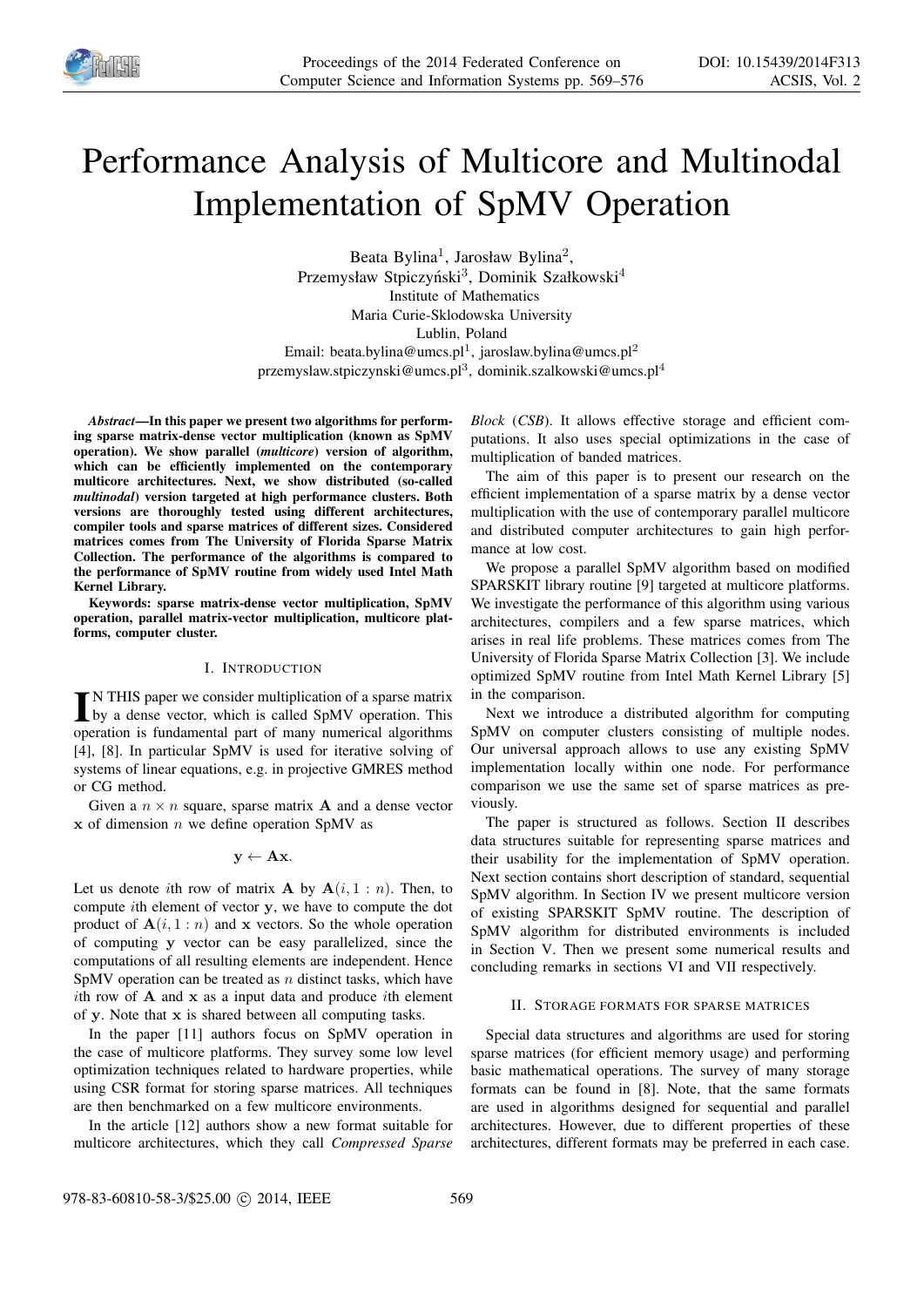Fig. 1. Sparse matrix stored in dense format

$$
data = \begin{bmatrix} -4 & 1 & -1 & 8 & 5 & -1 & 31 & 21 & -1 & -8 \end{bmatrix}
$$

$$
col = \begin{bmatrix} 0 & 4 & 1 & 3 & 3 & 0 & 1 & 3 & 4 & 4 \end{bmatrix}
$$

$$
row = \begin{bmatrix} 0 & 0 & 1 & 1 & 2 & 3 & 3 & 3 & 3 & 4 \end{bmatrix}
$$

Fig. 2. Matrix from Fig. 1 stored in COO format

Below we shortly present three widely used formats for storage of sparse matrices. Fig. 1 shows square, sparse matrix of dimension 5 stored in dense format, which, from the programmers point of view, is equivalent to using one twodimensional array.

# *A. Coordinate Format (COO)*

The simplest and the most flexible format for storing any sparse matrix is so-called *Coordinate Format* or *COO* for short. In this format, only nonzero values are stored, together with rows and columns indexes. Technically, it uses three onedimensional arrays:

- $\bullet$  *data* for storing nonzero elements,
- *col* for storing indexes of columns of nonzero elements in the original matrix,
- row for storing indexes of rows of nonzero elements in the original matrix.

On Fig. 2 we see COO storage scheme for the matrix from Fig. 1. Unfortunately, there are some disadvantages of this format, namely it is not memory and computationally efficient (especially in the case of SpMV operation). Note that MATLAB software uses this format [6].

#### *B. Matrix Market Format (MM)*

The University of Florida Sparse Matrix Collection [3] is large repository of sparse matrices, which comes from real life applications. It uses Matrix Market format (*MM*) for storing sparse matrices. This format is based on COO with some optimizations added, e.g. it can store only the half of the matrix, in case it is symmetric [7].

## *C. Compressed Sparse Row Format (CSR)*

Another way to store sparse matrix is to use *Compressed Sparse Row* format (*CSR*). As in the case of COO, only the nonzero elements are stored and their columns indexes, while the rows indexes are kept in somewhat different way. There are also three one-dimensional arrays used:

- data which keeps nonzero elements,
- col which keeps indexes of columns of nonzero elements in the original matrix,

$$
data = \begin{bmatrix} -4 & 1 & -1 & 8 & 5 & -1 & 31 & 21 & -1 & -8 \end{bmatrix}
$$

$$
col = \begin{bmatrix} 0 & 4 & 1 & 3 & 3 & 0 & 1 & 3 & 4 & 4 \end{bmatrix}
$$

$$
ptr = \begin{bmatrix} 0 & 2 & 4 & 5 & 9 & 10 \end{bmatrix}
$$

Fig. 3. Matrix from Fig. 1 stored in CSR format

```
do 100 i = 1,n
        t = 0.0d0do 99 k=ptr(i), ptr(i+1)-1
           t = t + data(k) *x(col(k))99 continue
        y(i) = t100 continue
```


- $ptr$  which keeps indexes of the beginnings of the consecutive rows in *data* array.
- Fig. 3 shows sparse matrix stored in CSR format.

## III. SEQUENTIAL SPMV ALGORITHM

CSR is the most common format used, when dealing with applications containing many SpMV operations. Basic, sequential implementation of SpMV is presented on Fig. 4. We assume that data, col and ptr arrays keeps a sparse matrix in CSR format, while  $x$  is given vector and  $y$  is the result of the operation.

## IV. MULTICORE SPMV ALGORITHM

SPARSKIT [9] is Fortran library for dealing with sparse matrices. It provides several formats for storing matrices (including CSR) and routines for performing fundamental mathematical operations. There is SpMV routine in this library for matrices stored in the CSR format, however it is strictly sequential, hence it doesn't take advantage of contemporary parallel architectures. We used OpenMP [10] directives for simple and effective parallelization (use of all present CPU cores) of available source code. The modified source code using omp parallel do directive is presented on Fig. 5. We will refer to this algorithm as the *multicore algorithm*.

## V. MULTINODAL SPMV ALGORITHM

In this section we present distributed version of SpMV for clusters consisting of multicore nodes, which we will call the *multinodal algorithm*.

Assume that  $A \in \mathbb{R}^{n \times n}$  matrix is divided into  $p^2$  blocks (with possible different dimensions)

$$
\mathbf{A} = \left[ \begin{array}{ccc} \mathbf{A}_{00} & \dots & \mathbf{A}_{0,p-1} \\ \vdots & \ddots & \vdots \\ \mathbf{A}_{p-1,0} & \dots & \mathbf{A}_{p-1,p-1} \end{array} \right],
$$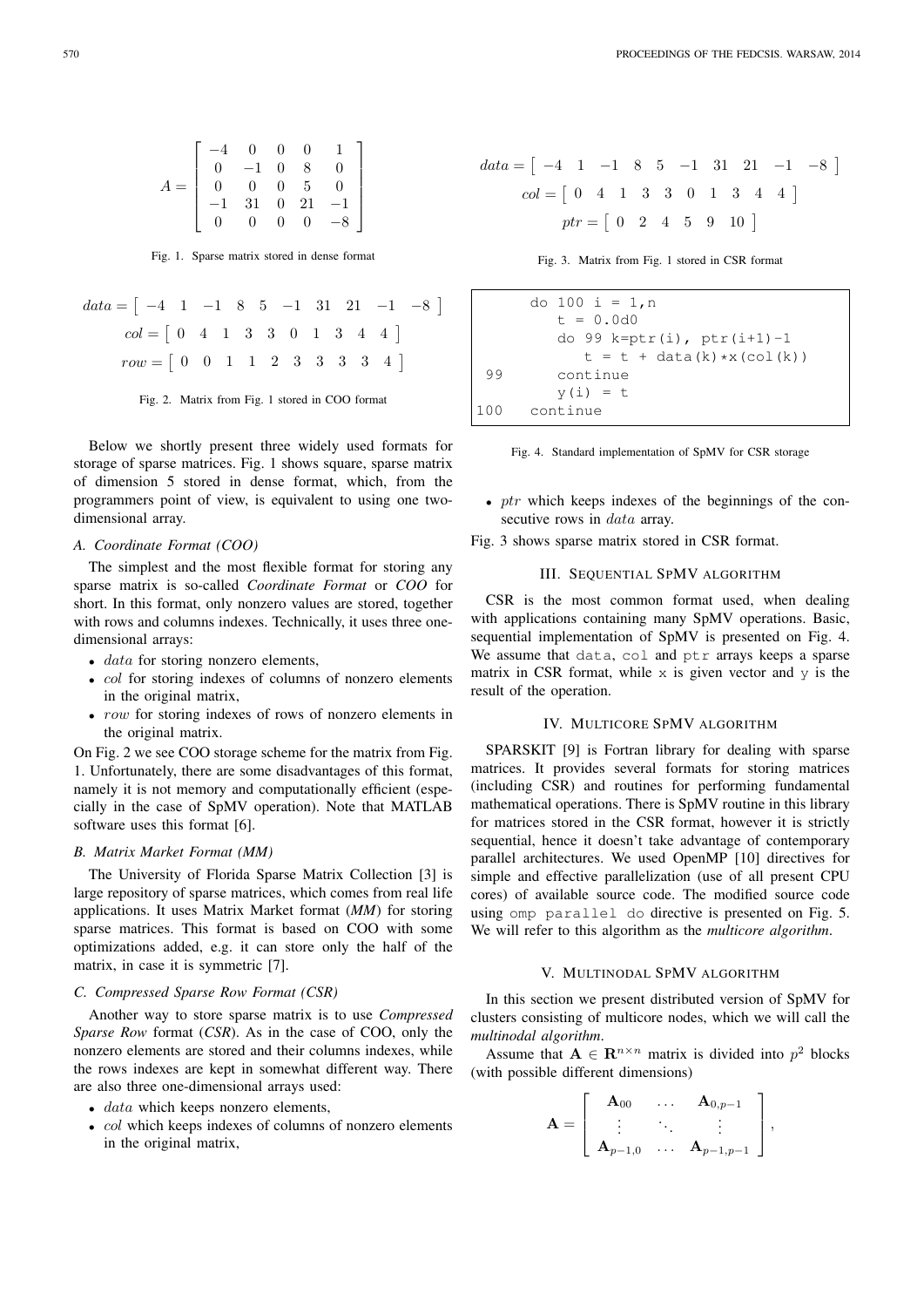```
subroutine pamux (n, x, y, a, ja, ia)
     real*8 x(*), y(*), a(*)integer n, ja(*), ia(*)real*8 t
     integer i, k
!$omp parallel do private(t,k)
     do 100 i = 1,n
        t = 0.0d0do 99 k=ia(i), ia(i+1)-1
           t = t + a(k) * x(i a(k))99 continue
        y(i) = t100 continue
!$omp end parallel do
     return
     end subroutine pamux
```
Fig. 5. Implementation of SPARSKIT SpMV routine using OpenMP

where  $\mathbf{A}_{ij} \in \mathbf{R}^{n_i \times n_j}$  and  $\sum_{i=0}^{p-1} n_i = n$ . Vectors **x** and **y** are also divided into p blocks, where  $x_i, y_i \in \mathbb{R}^{n_i}$ . Then

$$
\begin{bmatrix} \mathbf{y}_0 \\ \vdots \\ \mathbf{y}_{p-1} \end{bmatrix} \leftarrow \begin{bmatrix} \mathbf{A}_{00} & \dots & \mathbf{A}_{0,p-1} \\ \vdots & \ddots & \vdots \\ \mathbf{A}_{p-1,0} & \dots & \mathbf{A}_{p-1,p-1} \end{bmatrix} \begin{bmatrix} \mathbf{x}_0 \\ \vdots \\ \mathbf{x}_{p-1} \end{bmatrix}
$$
and

a

$$
\mathbf{y}_i \leftarrow \sum_{j=0}^{p-1} \mathbf{A}_{ij} \mathbf{x}_j, \qquad i = 0, \dots, p-1.
$$
 (1)

Algorithm 1 describes the multiplication of sparse matrix by dense vector using computer cluster, which has at least  $p^2$ distinct CPUs. The matrix is appropriately distributed between the grid of  $p \times p$  tasks denoted by  $P_{ij}$ ,  $0 \le i, j < p$ . Algorithm comprises the following steps:

- 1) sending the data from the first column of tasks to "diagonal" tasks,
- 2) broadcasting the data columnwise,
- 3) performing actual computations,
- 4) performing global reduction.

We assume that each computing task is running on different CPU, however there can be more than one CPU installed in one cluster node.

On figure 6 we see the grid of tasks in the case of dimension  $2 \times 2$ . The grid in the case of  $4 \times 4$  dimension, together with communication scheme is presented on Fig. 7.

To implement Algorithm 1 we used routines from BLACS (Basic Linear Algebra Communication Subprograms) [1] and MKL (Intel Math Kernel Library) [5] libraries. BLACS routines were used for organizing task grid and transferring data between tasks, while optimized multicore mkl\_dcsrgem from MKL was used for performing SpMV. The most important part of Fortran implementation of this algorithm is presented on Fig. 8. We used the following variables in the implementation:



Fig. 6. Task grid of dimension  $2 \times 2$ 

- proc\_row, proc\_col are coordinates of current task in the task grid,
- arrays data, col, ptr store block  $A_{\text{proc\_row,proc\_col}}$ of sparse matrix in CSR format,
- arrays  $x$  and  $y$  keep vectors  $x$  and  $y$  respectively,
- nrows and ncols denotes the number of rows and the number of columns of the  $A_{\text{proc row,proc col}}$  block,
- context describes appropriate BLACS context.

Note, that this algorithm is not tied to mkl\_dcsrgem routine. Instead, it can use implementation from Section IV or any other available code.

# VI. NUMERICAL EXPERIMENTS

In this section we review the tests of our SpMV implementations for multicore (Section IV) and distributed (Section V) systems.

## *A. Data*

We used several sparse matrices from The University of Florida Sparse Matrix Collection [3]. All matrices were downloaded in the Matrix Market format and then were converted to CSR format, which was used in all numerical experiments. We present the results for 4 matrices: parabolic\_fem, bmw3\_2, torso1, nd24k. Detailed parameters are shown in Table I, where we have:

- $n$  is the number of rows and columns,
- $nz$  is the number of nonzero elements,
- $d = nz/n$  denotes the density of the matrix.

Fig. 9 shows the sparsity patterns of these matrices.

Considered matrices were first read from the files and then distributed between all running MPI tasks using BLACS dgesd2d routine. We used simple distribution scheme, in which we divided the matrices into the blocks of almost the same sizes.

Note, that instead of reading data from files it is possible to generate matrices locally in each node.

#### *B. Test environment*

We used two hardware platforms for testing: E5-2660 and X5650. Their specifications are presented in Table II.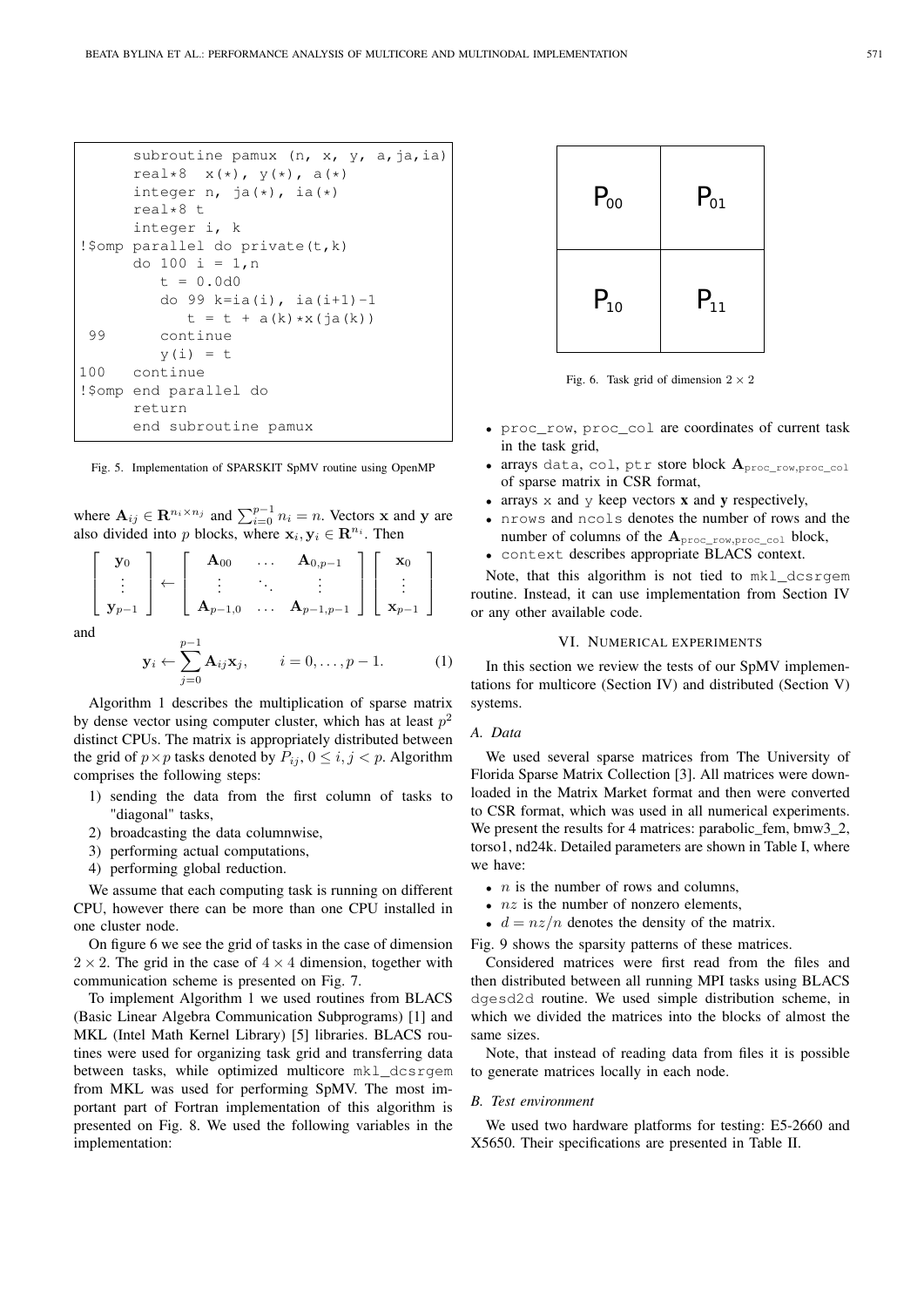| $ P_{00}  P_{01}   P_{02}   P_{03}$ |                                     |  |  | $P_{00}$ $P_{01}$ $P_{02}$ $P_{03}$                                                                                                            |  |
|-------------------------------------|-------------------------------------|--|--|------------------------------------------------------------------------------------------------------------------------------------------------|--|
|                                     | $P_{10}   P_{11}   P_{12}   P_{13}$ |  |  | $P_{10}$ $\left \left \left \left \left \right.\right\rangle_{11}\right \right $ $P_{12}$ $\left \left \left \right.\right\rangle_{13}\right $ |  |
|                                     | $P_{20}$ $P_{21}$ $P_{22}$ $P_{23}$ |  |  | $P_{20}$ $P_{21}$ $P_{22}$ $P_{23}$                                                                                                            |  |
|                                     | $P_{30}$ $P_{31}$ $P_{32}$ $P_{33}$ |  |  | $\left  P_{30} \right  \left  P_{31} \right  \left  P_{32} \right  \left  P_{33} \right $                                                      |  |

|  | $P_{00}$   $P_{01}$   $P_{02}$   $P_{03}$ |  |  | $P_{00}$ $P_{01}$ $P_{02}$ $P_{03}$ |  |
|--|-------------------------------------------|--|--|-------------------------------------|--|
|  | $P_{10}$ $P_{11}$ $P_{12}$ $P_{13}$       |  |  | $P_{10}$ $P_{11}$ $P_{12}$ $P_{13}$ |  |
|  | $P_{20}   P_{21}   P_{22}   P_{23}$       |  |  | $P_{20}$ $P_{21}$ $P_{22}$ $P_{23}$ |  |
|  | $P_{30}$ $P_{31}$ $P_{32}$ $P_{33}$       |  |  | $P_{30}$ $P_{31}$ $P_{32}$ $P_{33}$ |  |

Fig. 7. Communication scheme for the  $4 \times 4$  task grid: 1) sending the data from the first column of tasks to "diagonal" tasks (top left), 2) broadcasting the data columnwise (top right), 3) performing actual computations (no communication, bottom left), 4) performing global reduction (bottom right)

```
! step 1) sending the data to "diagonal" tasks
   if ((proc_col.eq.0).and.(proc_row.ne.0)) then
      call dgesd2d(context, nrows, 1, y, 1, proc_row, proc_row)
   else
      if ((proc_row.eq.proc_col).and.(proc_row.ne.0)) then
         call dgerv2d(context, nrows, 1, x, 1, proc_row, 0)
      end if
   end if
! step 2) broadcasting the data columnwise
   if (proc_row.eq.pcol) then
      call dgebs2d(context, 'C', ' ', ncols, 1, x, 1)
   else
     call dgebr2d(context, 'C', ' ', ncols, 1, x, 1, proc_col, proc_col)
  end if
! step 3) performing actual computations
  call mkl_dcsrgemv('N', nrows, data, col, ptr, x, y)
! step 4) performing global reduction
   call dgsum2d(context, 'R', ' ', nrows, 1, y, 1, proc_row, 0)
```
Fig. 8. Main part of Fortran implementation of Algorithm 1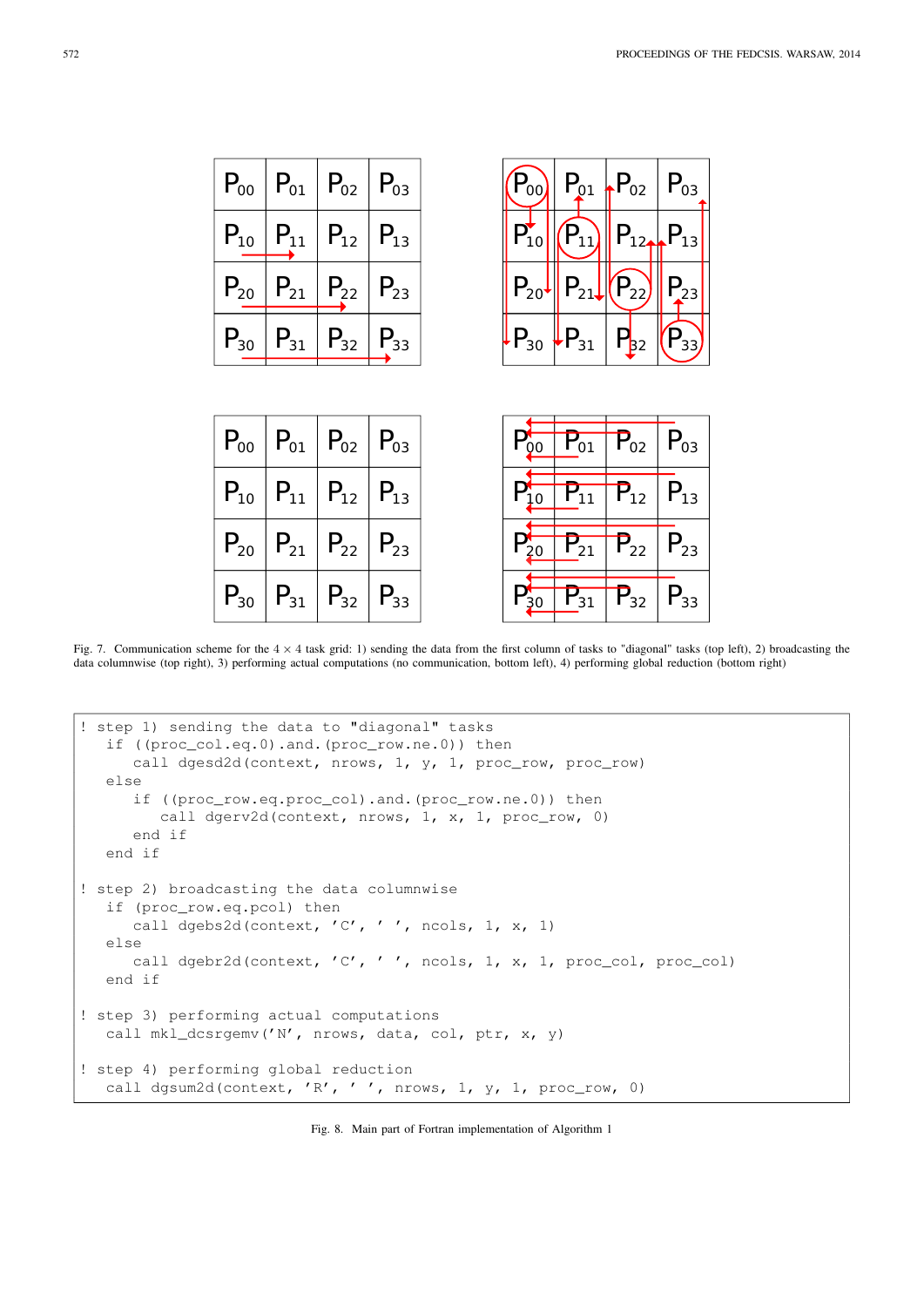## Algorithm 1 Outline of the multinodal SpMV algorithm

**Require:** Each P<sub>ij</sub> task holds  $A_{ij}$  matrix, each P<sub>i0</sub>,  $0 \le i < p$ , task stores  $x_i$  and  $y_i$ 

**Ensure:** Each  $P_{i0}$ ,  $0 \le i < p$ , task holds resulting  $y_i$  vector obtained using equation (1)

1: Each  $P_{i0}$ ,  $0 < i < p$ , task sends  $x_i$  to  $P_{ii}$ 

- 2: Each  $P_{jj}$ ,  $0 \le j < p$ , task broadcasts  $x_j$  to  $P_{ij}$ ,  $0 \le i < p$
- 3: Each  $\overline{P}_{ij}$ ,  $0 \le i, j < p$ , task performs  $\mathbf{t}_{ij} \leftarrow \mathbf{A}_{ij} \mathbf{x}_j$
- 4: Global reduction  $y_i \leftarrow \sum_{j=0}^{p-1} t_{ij}$  is performed by  $P_{ij}$ ,  $0 \le j < p$  tasks  $\{y_i \text{ vector is held by } P_{i0}, 0 \le i < p\}$

TABLE I PARAMETERS OF CONSIDERED SPARSE MATRICES

| name          | $n_{\cdot}$ | $n_{z}$  | d      | symmetricity  |
|---------------|-------------|----------|--------|---------------|
| parabolic fem | 525825      | 3674625  | 6.98   | symmetric     |
| $bmw3$ 2      | 227632      | 11288630 | 49.59  | symmetric     |
| torso1        | 116158      | 8516500  | 73.32  | symmetric     |
| nd24k         | 72000       | 28715634 | 398.83 | non-symmetric |



Fig. 9. Sparsity patterns of parabolic\_fem (top left), bmw3\_2 (top right), torso1 (bottom left) and nd24k (bottom right) matrices

Our algorithms were implemented in Fortran 95 using appropriate parallel and numerical libraries (OpenMP, MPI, SPARSKIT, MKL). Two Fortran compilers, namely ifort by Intel and pgfortran by The Portland Group, were used for compiling source codes with compiler flags, which are shown in Table III.

For time measurement we used the following routines:

- omp\_get\_wtime() for the multicore version,
- MPI\_Wtime() in the multinodal case.

# *C. Results for multicore algorithm*

On figures 10, 11, 12 and 13 we see the performance (in Gflops) of the multicore version of SpMV multiplication. The performance is shown for two platforms (X5650, E5- 2660), two compilers (Intel, pgi), and we also include the

TABLE IV PERFORMANCE (GFLOPS) OF THE MULTINODAL SPMV ALGORITHM

| matrix        | task | 4 tasks | 16 tasks |
|---------------|------|---------|----------|
| parabolic fem | 1.91 | 0.31    | 0.41     |
| $bmw3$ 2      | 2.69 | 2.02    | 3.05     |
| torso1        | 3.12 | 4.49    | 8.25     |
| nd24k         | 3.31 | 4 39    | '200     |

performance chart of SpMV routine from Intel MKL library optimized for multicore CPUs (denoted by mkl).

Using obtained results we conclude that:

- For small number of running threads the performance is similar in each case.
- For growing number of threads E5-2660 architecture outperforms X5650, due to its older architecture. We were expecting this result.
- Compiler version has negligible impact on the performance of the algorithms, however there is a drop in the performance in the case of pgfortran dealing with large number of threads.
- Simple SPARSKIT implementation with OpenMP directives (Fig. 5) gives as good performance as the optimized MKL version of SpMV.

# *D. Results for multinodal algorithm*

Table IV shows the performance of our multinodal SpMV implementation (Algorithm 1). In the column denoted by "1 task" we see the performance of the multicore version compiled by ifort with MKL support and running on X5650 system. Multinodal version was compiled using mpiifort compiler and was running on cluster consisting of 2 or 8 X5650 nodes, connected using 40Gbit/s Infiniband. To optimize the workload of each node we used the following number of MPI tasks:

- 4 tasks were running on 2 nodes with 4 CPUs (as in Fig. 6),
- 16 tasks were running on 8 nodes with 16 CPUs (as in Fig. 7).

Each MPI task was using multithreaded version of SpMV from MKL.

Looking at Table IV we see, that:

- there are cases, when the algorithm achieves very high scalability (e.g. nd24k matrix)
- for some matrices (e.g. parabolic\_fem), the performance decreases,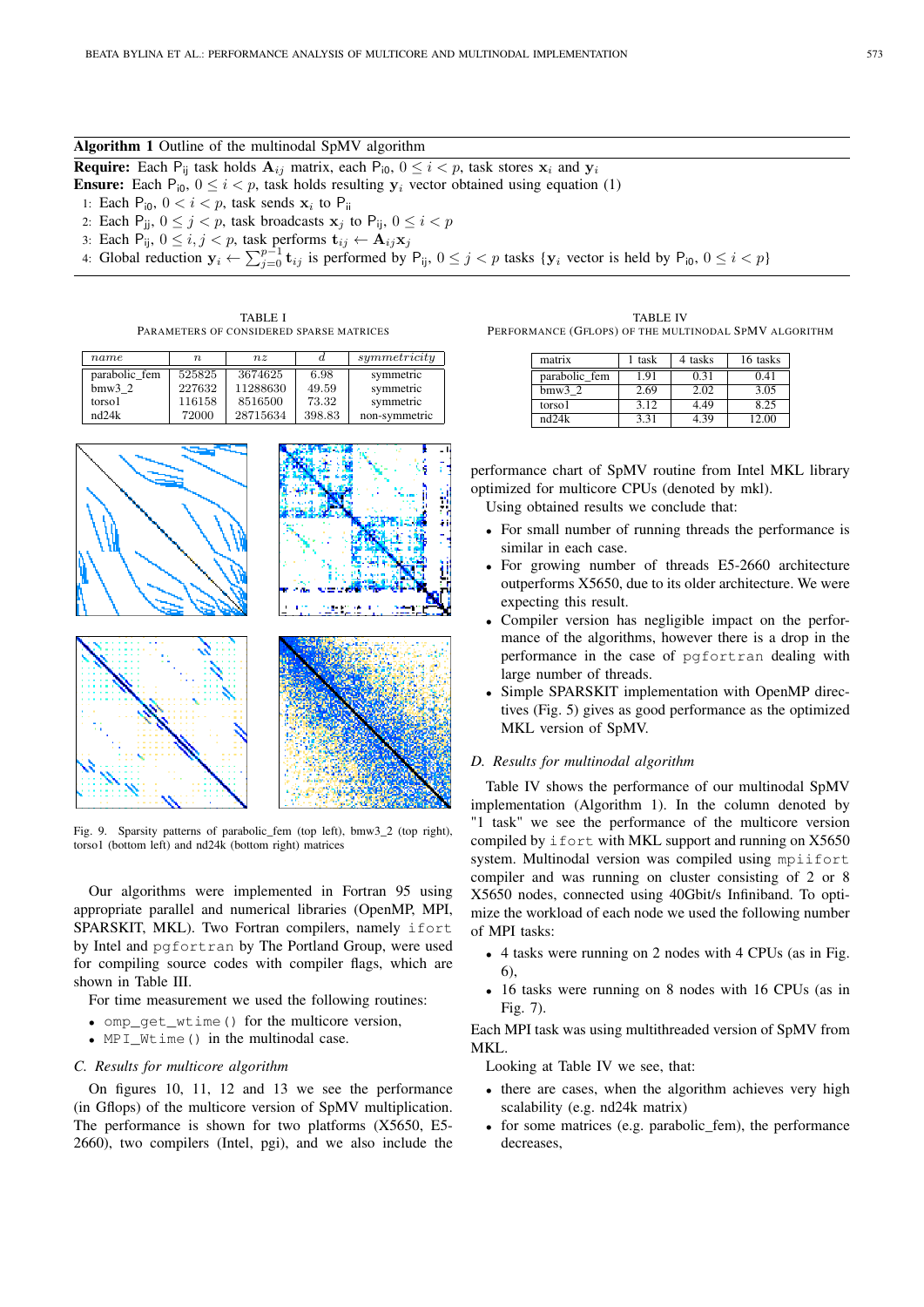TABLE II SOFTWARE AND HARDWARE PROPERTIES OF E5-2660 AND X5650 SYSTEMS

|                  | E5-2660 System                                            | X5650 System                                                 |
|------------------|-----------------------------------------------------------|--------------------------------------------------------------|
| <b>CPU</b>       | $2x$ Intel E5-2660 (20M Cache, 2.20 GHz, 8 cores with HT) | $2x$ Intel Xeon X5650 (12M Cache, 2.66 GHz, 6 cores with HT) |
| CPU memory       | 48GB DDR3                                                 | 48GB DDR3                                                    |
| Operating system | CentOS 5.5 (Linux 2.6.18-164.el5)                         | Debian (GNU/Linux 7.0)                                       |
| Libraries        | OpenMP, SPARSKIT, Intel Composer XE 2013                  | OpenMP, MPI, SPARSKIT, Intel Composer XE 2013                |
| Compilers        | The Portland Group, Intel                                 | The Portland Group, Intel                                    |

TABLE III COMPILER FLAGS

| Algorithm version             | Compiler                        | Compiler flags                     |
|-------------------------------|---------------------------------|------------------------------------|
| Multicore for E5-2660         | ifort by Intel                  | $-03$ -openmp $-xAVX$              |
| Multicore for X5650           | ifort by Intel                  | $-03$ -openmp $-xSSE4.2$           |
| Multicore for E5-2660 and MKL | ifort by Intel                  | -03 -openmp -mkl=parallel -xAVX    |
| Multicore for X5650 and MKL   | ifort by Intel                  | -03 -openmp -mkl=parallel -xSSE4.2 |
| Multicore (both systems)      | pgfortran by The Portland Group | $-03$ -mp -fastsse                 |
| Multinodal for X5650 and MKL  | mpifort by Intel                | -03 -openmp -mkl=parallel -xSSE4.2 |

 6 5 4 Gflops 3 2 X5650 mkl X5650 omp 1 X5650 pgi E5-2660 mkl E5-2660 omp ---■ E5-2660 pgi  $\cdots$   $\Theta$  0 5 10 15 20 25 30 number of threads

Fig. 10. The performance of SpMV operation for parabolic\_fem matrix

TABLE VI DISTRIBUTION OF TORSO1 AND PARABOLIC\_FEM MATRICES BETWEEN 16 TASKS

|          |        | torso <sub>1</sub> |                  | parabolic fem    |              |                  |
|----------|--------|--------------------|------------------|------------------|--------------|------------------|
| name     | $\, n$ | nz                 | $\boldsymbol{d}$ | $\boldsymbol{n}$ | nz           | $\boldsymbol{d}$ |
| $A_{00}$ | 29039  | 756119             | 26.04            | 131456           | 131456       | 1.00             |
| $A_{01}$ | 29039  | 401235             | 13.82            | 131456           | 0            | 0.00             |
| $A_{02}$ | 29039  | 75227              | 2.59             | 131456           | $\mathbf{0}$ | 0.00             |
| $A_{03}$ | 29039  | 589153             | 20.29            | 131456           | 0            | 0.00             |
| $A_{10}$ | 29039  | 401361             | 13.82            | 131456           | 262142       | 1.99             |
| $A_{11}$ | 29039  | 848745             | 29.22            | 131456           | 262142       | 1.99             |
| $A_{12}$ | 29039  | 444083             | 15.29            | 131456           | $\mathbf{0}$ | 0.0              |
| $A_{13}$ | 29039  | 585297             | 20.15            | 131456           | 0            | 0.0              |
| $A_{20}$ | 29039  | 75417              | 2.59             | 131456           | 261886       | 1.99             |
| $A_{21}$ | 29039  | 444272             | 15.30            | 131456           | 121560       | 0.92             |
| $A_{22}$ | 29039  | 806323             | 27.77            | 131456           | 241257       | 1.83             |
| $A_{23}$ | 29039  | 254204             | 8.75             | 131456           | 0            | 0.00             |
| $A_{30}$ | 29041  | 737556             | 25.40            | 131457           | 262144       | 1.99             |
| $A_{31}$ | 29041  | 684042             | 23.55            | 131457           | 142380       | 1.08             |
| $A_{32}$ | 29041  | 254204             | 8.75             | 131457           | 185688       | 1.41             |
| $A_{33}$ | 29041  | 1159262            | 39.92            | 131457           | 229186       | 1.74             |

TABLE V DISTRIBUTION OF TORSO1 AND PARABOLIC\_FEM MATRICES BETWEEN 4 TASKS

|          | torso <sub>1</sub> |         |       | parabolic fem    |        |      |
|----------|--------------------|---------|-------|------------------|--------|------|
| name     | n                  | nz      |       | $\boldsymbol{n}$ | nz     |      |
| $A_{00}$ | 58079              | 2407469 | 41.45 | 262912           | 656124 | 2.50 |
| $A_{01}$ | 58079              | 1693760 | 29.16 | 262912           |        |      |
| $A_{10}$ | 58079              | 1941287 | 33.42 | 262913           | 787970 | 3.00 |
| A11      | 58079              | 2473984 | 42.59 | 262913           | 656131 | 2.50 |

parabolic\_fem (n=525825, nnz=3674625)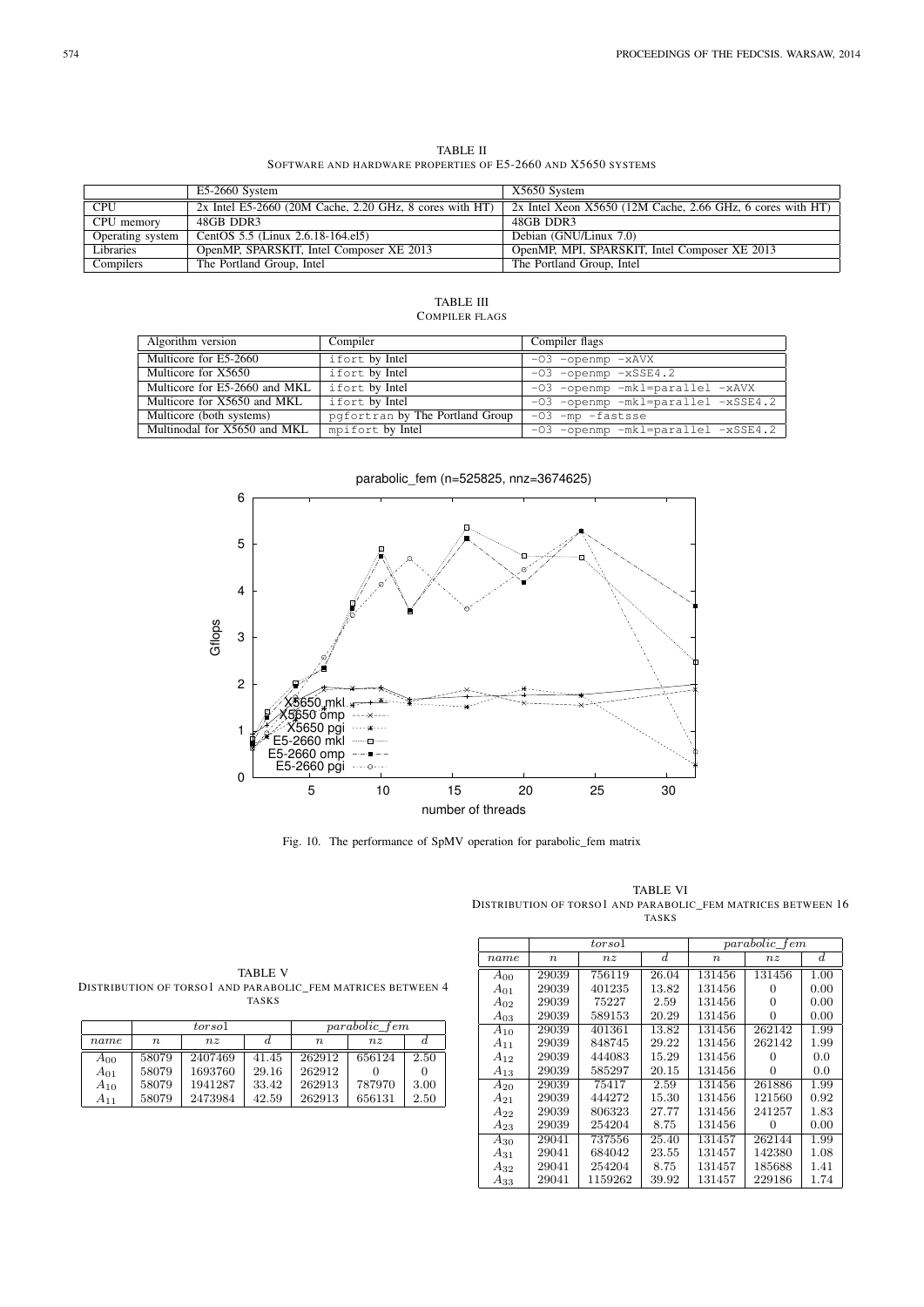

Fig. 11. The performance of SpMV operation for bmw3\_2 matrix

• the scalability of the algorithm is related to the distribution scheme and to the matrix properties, especially to its density — sparser the matrix, worse the scalability. Table V shows the division of torso1 and parabolic\_fem matrices in the case of 4 tasks. We see, that the densities of the resulting blocks are smaller than the densities of whole matrices (showed in the Table I). Notice, that for parabolic\_fem matrix there is a block with no nonzero elements, hence one of the nodes stay idle. The situation is even worse, when we consider 16 tasks division. Looking at Table VI we see, that there are 6 empty blocks for parabolic\_fem matrix and the densities of the rest of them are very low.

# VII. CONCLUSION AND FUTURE WORK

In this work we investigated the parallelization of SpMV operation, an important and highly-demanding numerical kernel used in many numerical methods. We compared various implementations, namely routine from MKL library, OpenMP parallelized SPARSKIT version compiled using two compilers and two architectures and our own distributed version. The results show, that the most important factor of achieving high performance is hardware architecture together with the distribution pattern and the properties of sparse matrices. It is worth to note, that it is possible to further optimize multinodal implementation (Algorithm 1) by distributing blocks of matrices between nodes taking into account the original matrix density to obtain balanced workload of each MPI task.

Another way to speed up computations is to use GPU cards or MIC architecture accelerators instead of CPUs.

#### ACKNOWLEDGEMENTS

This work was prepared using the supercomputer resources provided by the Institute of Mathematics of the Maria Curie-Skłodowska University in Lublin.

#### **REFERENCES**

- [1] *Basic Linear Algebra Communication Subprograms*, http://www.netlib. org/blacs/
- [2] B. Bylina, J. Bylina, M. Karwacki: *Computational Aspects of GPUaccelerated Sparse Matrix-Vector Multiplication for Solving Markov Models*; Theoretical and Applied Informatics, 23 (2011), no. 2, ISSN 1896-5334, pp. 127–145.
- [3] T. A. Davis, Y. Hu, *The University of Florida Sparse Matrix Collection*, ACM Transactions on Mathematical Software, Vol 38, 2011, pp.1-25, http://www.cise.ufl.edu/research/sparse/matrices.
- [4] G. H. Golub, C. F. van Van Loan: *Matrix Computations*, Johns Hopkins Studies in Mathematical Sciences, 3rd Edition, 2013.
- [5] *Intel Math Kernel Library*, http://software.intel.com/en-us/articles/ intel-mkl/
- [6] *MATLAB. The Language of Technical Computing*, http://www. mathworks.com/products/matlab/
- [7] *Matrix Market Exchange Formats*, http://math.nist.gov/MatrixMarket/ formats.html
- [8] Y. Saad, *Iterative Methods for Sparse Linear Systems: Second Edition*, SIAM, 2003.
- [9] Y. Saad, *SPARSKIT: A basic tool kit for sparse computations; Version 2*, June 1994.
- [10] *The OpenMP API specification for parallel programming*, http:// openmp.org/
- [11] S. Williams, L. Oliker, R. Vuduc, J. Shalf, K. Yelick, J. Demmel, *Optimization of sparse matrix-vector multiplication on emerging multicore platforms*, Parallel Computing 35 (2009), pp. 178-194.
- [12] Yang, B., Gu, S., Gu, T.-X., Zheng, C. and Liu, X.-P. (2014) Parallel Multicore CSB Format and Its Sparse Matrix Vector Multiplication. *Advances in Linear Algebra & Matrix Theory, 4, 1-8.*